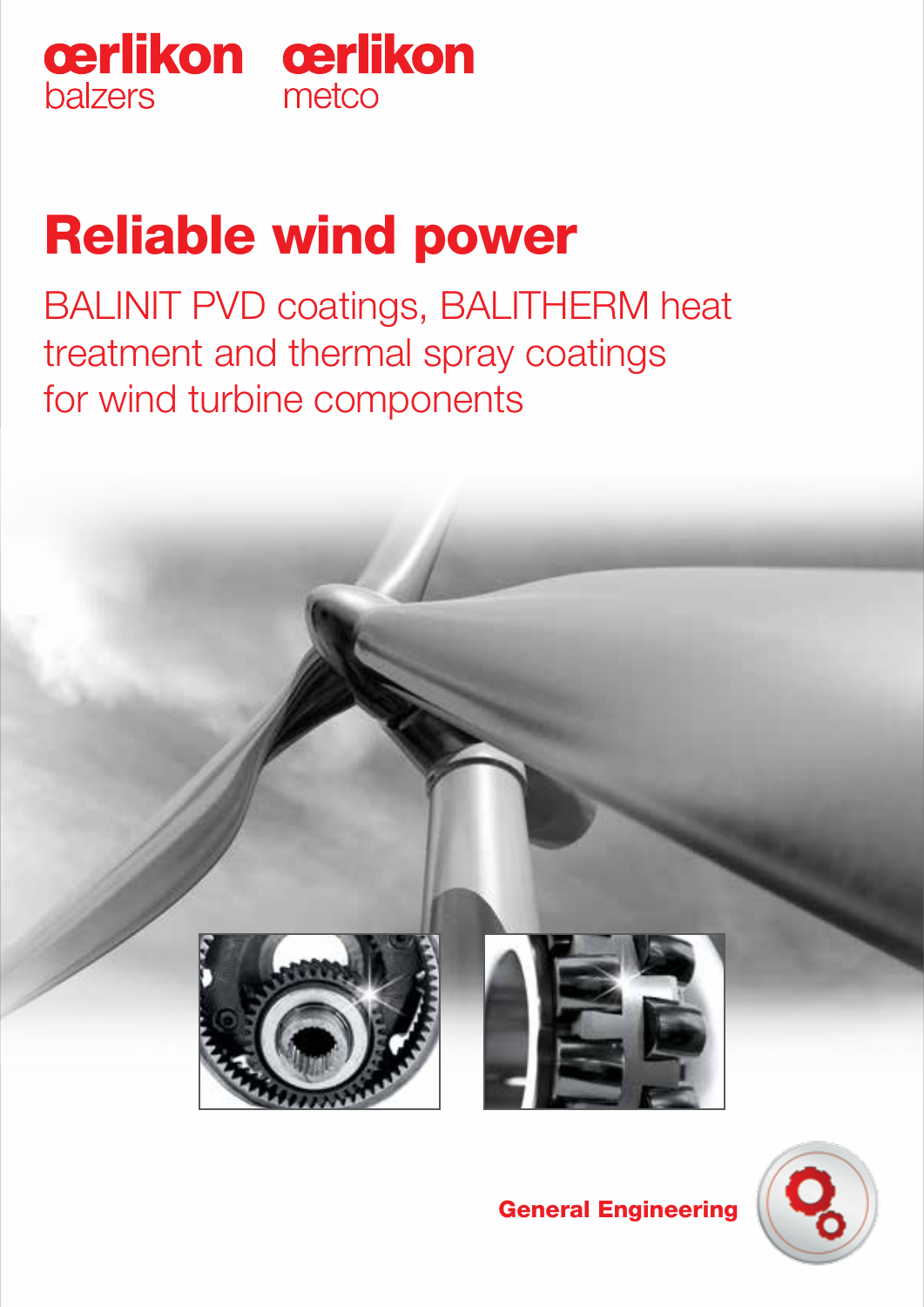### Surface solutions for wind turbines

Wind turbines are an increasingly important source of environmentally friendly energy. Their design and exposure to the environment however subjects their structural and engineering parts to high loads and corrosive attack. Oerlikon Balzers and Oerlikon Metco surface solutions

increase wear resistance, improve component performance and extend the maintenance cycles of gears, roller bearings, hydraulic and structural parts. We apply Nitriding, PVD coatings and thermal spray coatings to push the performance limits of wind turbine components.

### Our surface solutions and your advantages at a glance

#### **Gears**

Higher pitting and scuffing resistance with BALINIT® C for sun gear and planets

> Precise nitriding of large ring gears with BALITHERM® IONIT

#### Roller bearings

Higher pitting and scuffing resistance with BALINIT® C for rollers

> Precise nitriding of large cages with

#### **Hydraulic cylinders New York Contract Contract Contract Contract Contract Contract Contract Contract Contract Contract Contract Contract Contract Contract Contract Contract Contract Contract Contract Contract Contract Con**

Higher corrosion resistance with BALITHERM® IONIT or thermal spray coatings

#### Main shaft

Main shaft repair with thermal spray coatings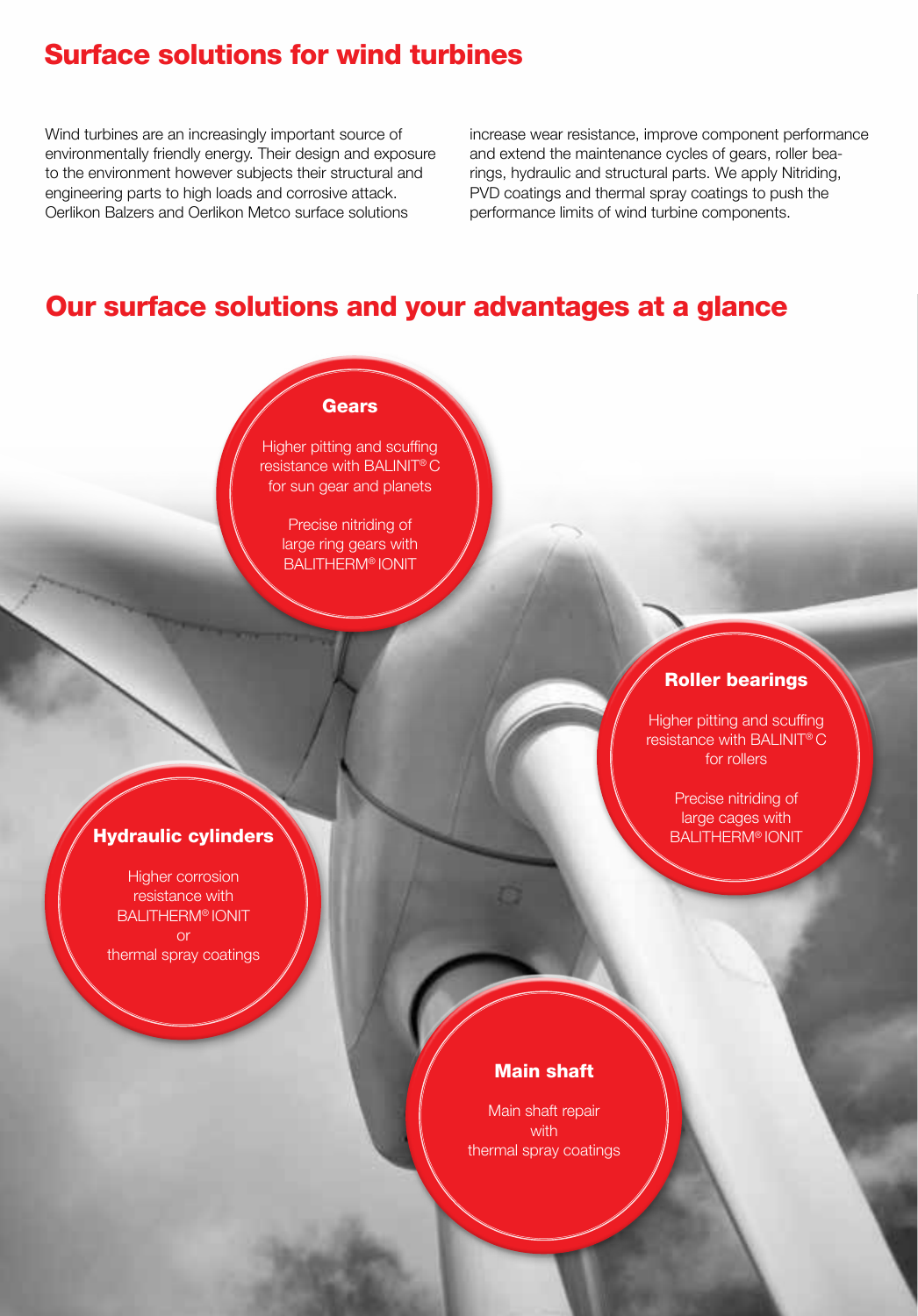### Gear solutions

#### BALINIT C for reliable and higher performance gears

Wind turbine gears are subjected to high loads, high and low speeds and poor lubricating conditions, which can lead to scuffing and surface fatigue (pitting).

Gear wear is measured by FZG spur gear testing.



#### Higher scuffing resistance of BALINIT C coated gears under poor lubricating conditions

In a gear test, unlubricated BALINIT® C (WC/C) coated gears achieve a longer lifetime than poorly lubricated, uncoated gears.

The best results are achieved with coating and lubrication: coatings are, however, never a substitute for a well lubricated system.



| <b>FZG Test: Test data</b> |                               |
|----------------------------|-------------------------------|
| <b>Speed</b>               | 1.000 U/min                   |
| <b>Contact pressure</b>    | 1.000 N/mm <sup>2</sup>       |
| Lubricant                  | ESSO CL46B (biological grade) |
| Oil quantity               | 1 drop per minute             |
| Source                     | <b>IMM. TU Dresden</b>        |
|                            |                               |

#### Higher pitting resistance of BALINIT C coating in combination with surface finishing methods in a model test system

Both BALINIT® C (WC/C) coating and superfinish increase pitting life. Maximum lifetime is achieved with a combination of superfinish and BALINIT® C on one gear, or microblasting and BALINIT® C coating of both gears.

Compared to superfinish, only BALINIT® C coating provides the additional advantage that the gear surfaces are effectively protected against scuffing wear under poor lubricating conditions (start-up).



| Test gear       | FZG-C <sub>mod</sub> 16MnN Cr5E |  |
|-----------------|---------------------------------|--|
| Speed           | $2.250$ min <sup>-1</sup>       |  |
| <b>Torque</b>   | 450 Nm                          |  |
| Oil temperature | $90+/-3$ °C (oil sump)          |  |
| Lubricant       | SAF 75W                         |  |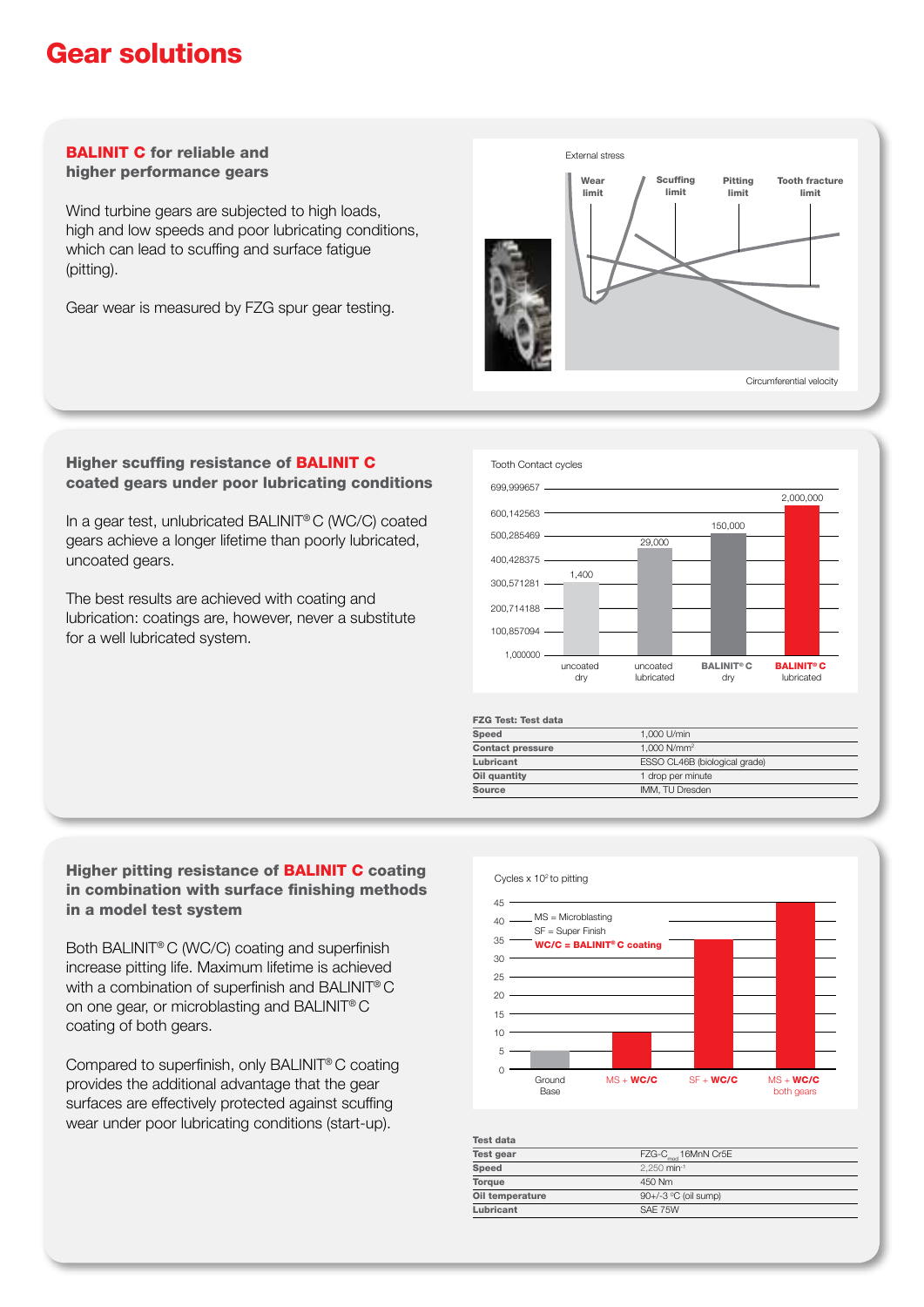#### **BALITHERM IONIT** for large gears

For large gears, such as those in marine and wind turbines, PVD coatings cannot be used because of limited equipment size. BALITHERM® IONIT nitriding is a powerful treatment for parts up to 3 meter diameter, 10 m length, and/or weights up to 40 tons.

BALITHERM® IONIT plasma nitriding of a 2.5 meter diameter wind turbine ring gear. Accurate process parameters allow for significantly less distortion than conventional gas nitriding processes.

A BALITHERM® IONIT treated 2 meter diameter ring gear showed five times less roundness deviation and seven times better planarity than gas nitriding.

A FZG pitting test according to DIN 3990-5 achieves with 1300 N/mm2 on DIN 42CrMo4 heat treatable steel a top value compared to gas nitriding (1000 N/mm<sup>2</sup>).



# Roller bearing solutions

**BALINIT C** increases pitting resistance of bearing rollers

Coating of wind turbine rollers with BALINIT® C (WC/C) bearings improves pitting resistance. Bearings thereby exhibit longer service life and better reliability.

Excellent running-in behavior, low friction and antigalling properties due to formation of an effective barrier between metal/metal contacts; effectively suppress metal structural damages such as white etch cracks and, ultimately, fatigue failure.





Pitting mechanism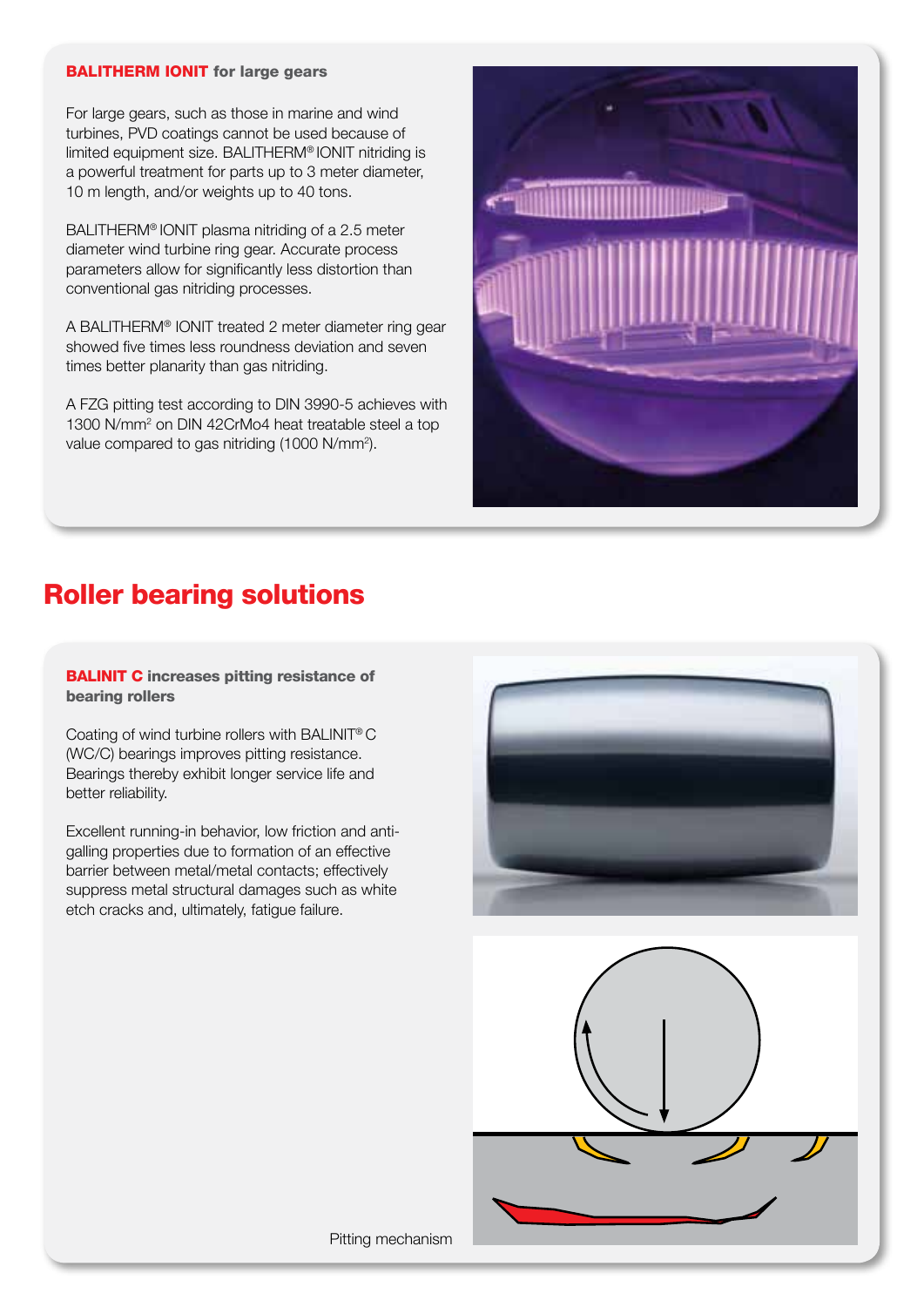#### BALITHERM IONIT for bearing cages

BALITHERM® IONIT is successfully used to nitride large bearing cages of wind turbine bearings. Nitriding increases the sliding wear resistance against the rollers. Optimum wear performance is achieved with nitrided cages running against BALINIT® C coated rollers.



# Solutions for hydraulic cylinders

#### **BALITHERM IONIT OX for hydraulic cylinders**

BALITHERM® IONIT OX is a gas nitriding process with oxidative post treatment to form an Iron oxide layer.

BALITHERM® IONIT OX, with a 20 µm thick compound layer, achieves lifetimes of up to 500 hrs in salt spray testing. Both thermal spray coatings and BALITHERM® IONIT OX are powerful alternatives to chemical nickel or hard chrome plating.



### Main shaft solution

#### THERMAL SPRAY for main shaft repair

Thermal spray (HVOF) coatings are also used to repair worn areas of main shafts. Preferred coating materials are Nickel alloys as base material and Molybdenum as top coating. Wear scars up to 2 mm deep can be filled up.